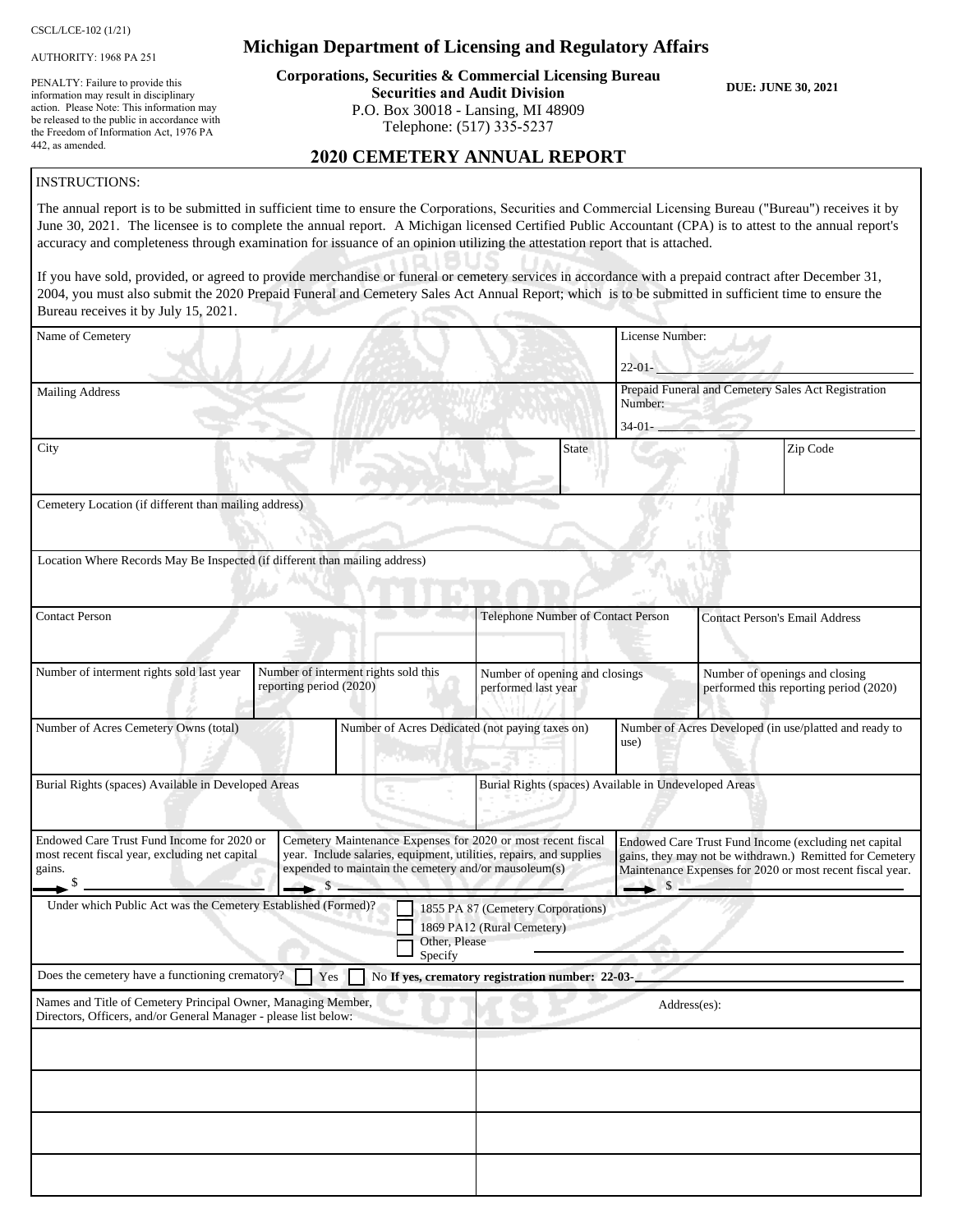**All cemeteries, excluding crematories only, are required to submit an Independent Accountant's Report with the cemetery report. The Independent Accountant's Report must be prepared by a Michigan licensed certified public accountant (CPA). NOTE: THE CEMETERY REPORT WILL NOT BE ACCEPTED IF THE INDEPENDENT ACCOUNTANT'S REPORT IS CHANGED, except changes to comply with statements on Standards for Attestation Engagements, such as rendering a qualified opinion, etc.\***

#### **INDEPENDENT ACCOUNTANT'S REPORT**

**We have examined the accuracy and completeness of amounts reported and management's assertions about (name of entity)'s \_\_\_\_\_\_\_\_\_\_\_\_\_\_\_\_\_\_\_\_\_\_\_\_\_\_\_\_\_ compliance with Public Act 251 of 1968 (Cemetery Regulation Act), as amended, and the rules** 

**promulgated thereunder; Public Act 87 of 1855 (Cemetery Corporations Act); Public Act 12 of 1869 (Rural Cemetery Corporations Act); and Section 7803 of Public Act 386 of 1998 (Estates and Protected Individuals Code) included in the accompanying 2020 Cemetery Annual Report for the period ending December 31, 2020. (Name of entity)'s** 

**\_\_\_\_\_\_\_\_\_\_\_\_\_\_\_\_\_\_\_\_\_\_\_\_\_\_\_\_\_\_\_\_ management is responsible for its assertion and the accuracy and completeness of the information presented. Our responsibility is to express an opinion on the accuracy and completeness of amounts reported and management's assertion about the Registrant's compliance based on our examination.**

**Our examination was conducted in accordance with attestation standards established by the American Institute of Certified Public Accountants. Those standards require that we plan and perform the examination to obtain reasonable assurance about whether the amounts reported and management's assertion are presented in accordance with the compliance requirements of Public Act 251 of 1968 (Cemetery Regulation Act), as amended, and the rules promulgated thereunder; Public Act 87 of 1855 (Cemetery Corporations Act); Public Act 12 of 1869 (Rural Cemetery Corporations Act); and Section 7803 of Public Act 386 of 1998 (Estates and Protected Individuals Code), in all material respects. An examination involves performing procedures to obtain evidence about the accuracy and completeness of amounts reported and compliance with these requirements. The nature, timing and extent of the procedures selected depend on our judgment, including an assessment of the risks of material misstatement of information reported in the 2020 Cemetery Annual Report, whether due to fraud or error. We believe that the evidence we obtained is sufficient and appropriate to provide a reasonable basis for our opinion.**

**In our opinion, management's assertions and the accuracy and completeness of amounts reported in the accompanying 2020 Cemetery Annual Report of (name of entity) \_\_\_\_\_\_\_\_\_\_\_\_\_\_\_\_\_\_\_\_\_\_\_\_\_\_\_\_\_\_\_\_\_\_\_\_\_\_ for the period ending December 31, 2020, are presented in accordance with Public Act 251 of 1968 (Cemetery Regulation Act), as amended, and the rules promulgated thereunder; Public Act 87 of 1855 (Cemetery Corporations Act); Public Act 12 of 1869 (Rural Cemetery Corporations Act); and Section 7803 of Public Act 386 of 1998 (Estates and Protected Individuals Code), in all material respects.**

**Note: These assertions include the accuracy and completeness of the numbers and dollar amounts reported on the schedules included in the accompanying report.**

**Note to CPA: If you prepared the schedules, but you are not expressing an opinion on them do not complete this page; instead, identify yourself as the preparer on page 1.**

| CPA Signature          | Date                             |                            |  |
|------------------------|----------------------------------|----------------------------|--|
|                        |                                  |                            |  |
| Type or Print CPA Name | CPA Michigan License Number      | <b>CPA's Email Address</b> |  |
|                        |                                  |                            |  |
| <b>CPA Firm Name</b>   | CPA Firm Michigan License Number |                            |  |
|                        |                                  |                            |  |
| <b>Street Address</b>  | Telephone Number                 |                            |  |
|                        |                                  |                            |  |
| City                   | State                            | Zip Code                   |  |
|                        |                                  |                            |  |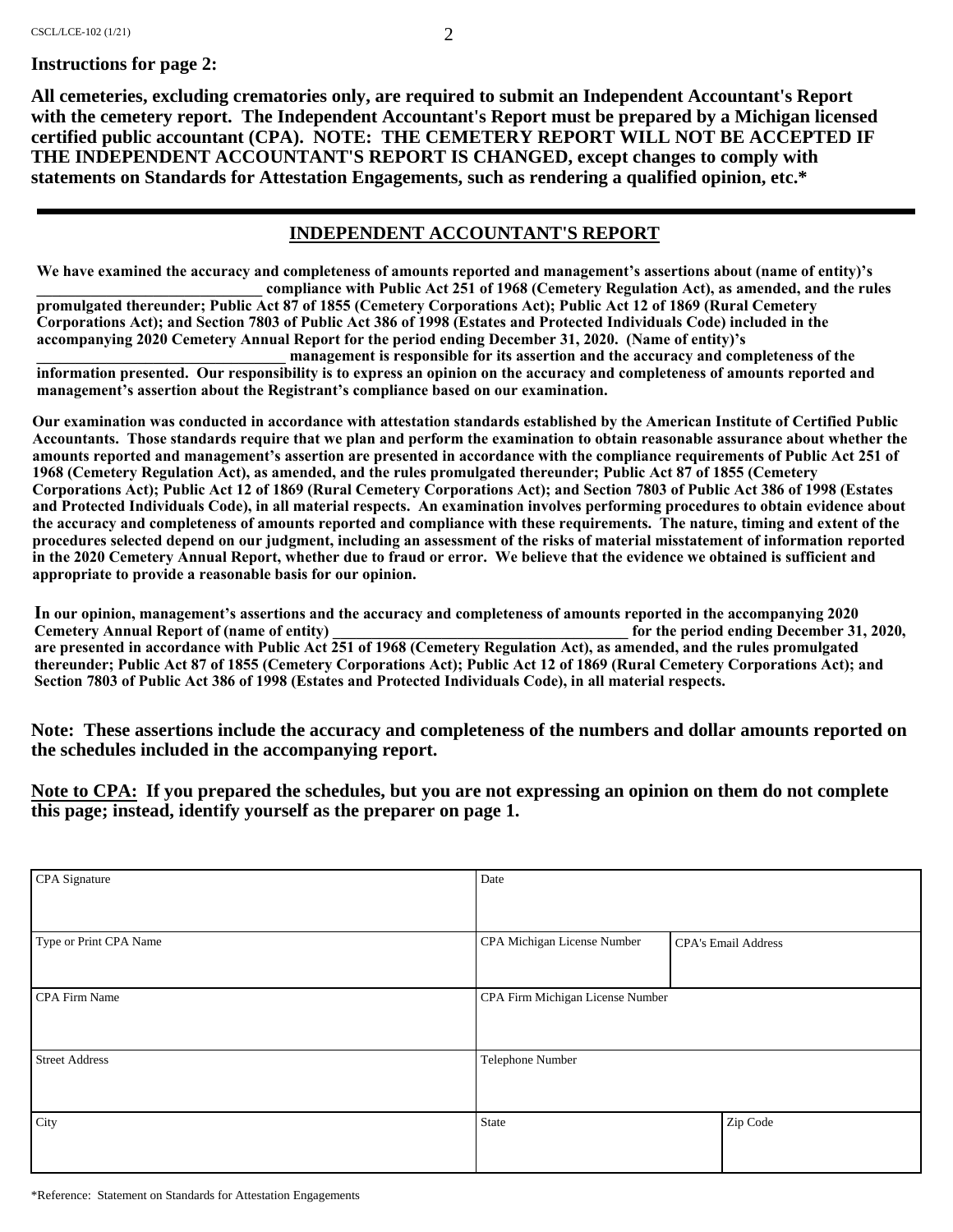| CSCL/LCE-102 (1/21)                                                                                                                                                     | 3          |                                                                                                  |
|-------------------------------------------------------------------------------------------------------------------------------------------------------------------------|------------|--------------------------------------------------------------------------------------------------|
| <b>SCHEDULE A - ENDOWED CARE TRUST FUND ANALYSIS</b>                                                                                                                    |            |                                                                                                  |
| <b>RECEIPTS PERIOD:</b> $1)$<br>(ending date of prior report or audit) To 2) / / / And                                                                                  |            |                                                                                                  |
| <b>DEPOSITS PERIOD:</b> 3) $\frac{1}{\frac{(\text{ending date of prior report or audit})}{(\text{error report or audit})}}$ To 4) $\frac{1}{(\text{line 2 + 30 days})}$ |            |                                                                                                  |
| Increase (Decrease) to trust fund(s) during deposit period.<br>This must match line 5 on page 4.                                                                        |            | $5)$ \$                                                                                          |
| Receipts from sales of burial, entombment, and/or<br>columbarium rights, sold for more than \$133.33.                                                                   |            |                                                                                                  |
| Include brokerage sales. (See Note 1)                                                                                                                                   | 6)         | $x 15\% = 7$                                                                                     |
| Paid in full rights sold for less than<br>\$133.34, including free rights.                                                                                              | 8)         | $x$20.00 = 9$                                                                                    |
| Rights sold for less than \$133.34 for accounts<br>not paid in full.                                                                                                    | 10)<br>11) |                                                                                                  |
|                                                                                                                                                                         |            | $$20.00 \div \frac{}{\text{Average Sales Price}}$ x $\frac{}{\text{Total Amount received}} = 12$ |
| Amount received for donations, grants,<br>bequests, or conveyances.                                                                                                     |            |                                                                                                  |
|                                                                                                                                                                         |            |                                                                                                  |
| Total required deposits. (lines $7 + 9 + 12 + 13$ ) + \$50,000 if the cemetery was<br>created during $2020$ see $456.536(5)$                                            |            |                                                                                                  |
| Current period excess (shortage).<br>$(line 5 - line 14)$                                                                                                               |            | 15)                                                                                              |
| Prior total excess (shortage) from page 3, line 23, of the 2019<br>report or from a subsequent department audit report.                                                 |            | 16)                                                                                              |
| <b>Total Endowed Care Trust Fund Excess/(Shortage).</b><br>(line $15 +$ line 16)                                                                                        |            | $17)$ \$                                                                                         |
| Investment Performance and Fee Offset (IPF)<br>This must match line 8 on page 5, ref pg 5 for explanation                                                               |            | $18)$ \$                                                                                         |
| Total Endowed Care Trust Fund Excess/Shortage after IPF<br>(line $18 +$ Line 19)                                                                                        |            | $19)$ \$                                                                                         |

**Note 1:** Payments made to repurchase burial right contracts, refunds of monies received on canceled contracts and credit given toward the purchase of other cemetery goods or services on canceled contracts, may be offset against total receipts from adult burial right sales. Offsets on a particular contract may not exceed the cemetery's proceeds on that contract.

If a Line 19 shortage exists, please explain the cause of the shortage and the percent attributed to the cause.

**CAUSE: PERCENT ATTRIBUTED:**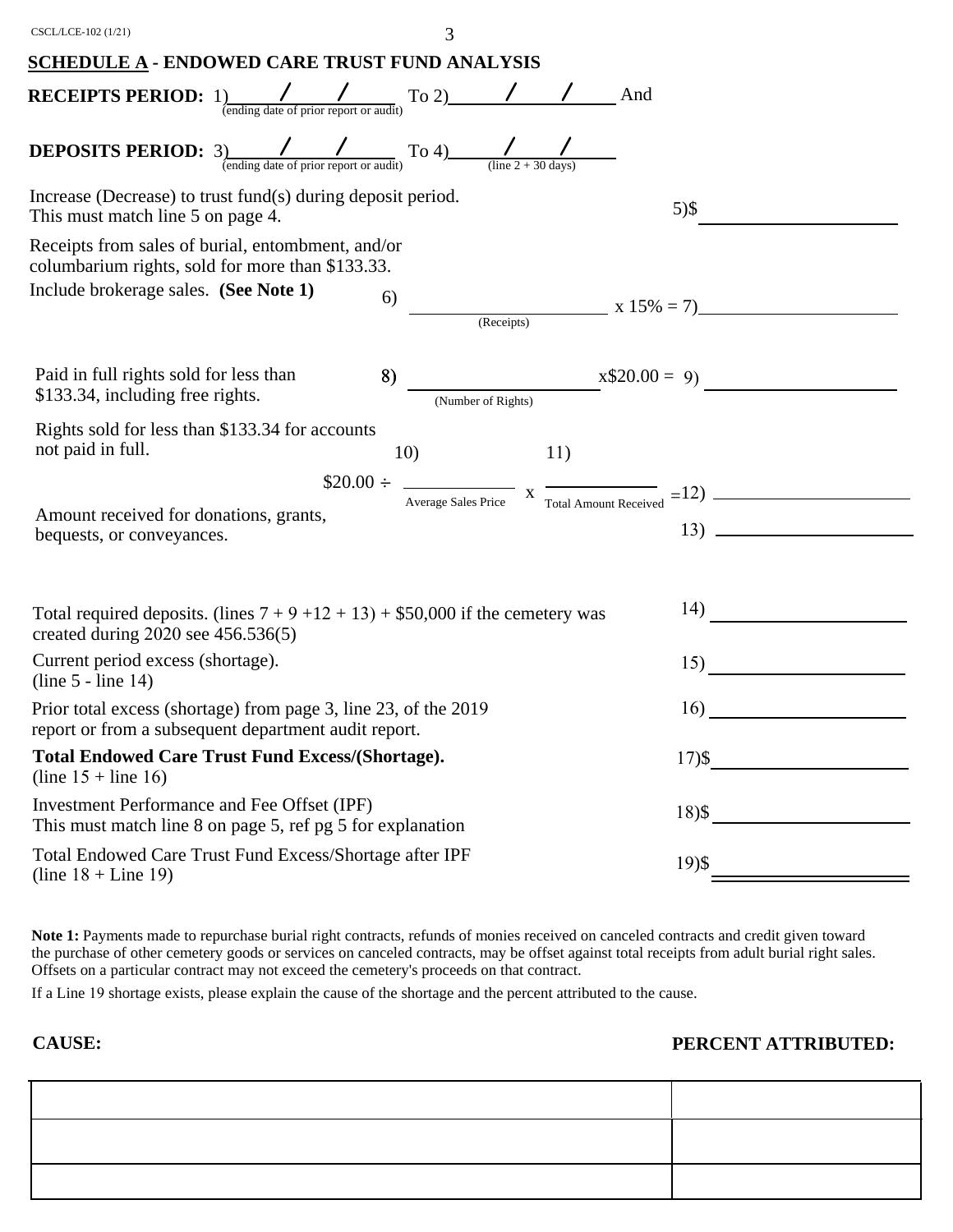### **SCHEDULE A1 - RECONCILIATION OF THE ENDOWED CARE TRUST FUND**

| Ending principal corpus at cost as of :<br>(From schedule A2, line 27)                                                                                                                     | (ending deposit period date) | $2)$ \$     |  |
|--------------------------------------------------------------------------------------------------------------------------------------------------------------------------------------------|------------------------------|-------------|--|
| Beginning principal corpus at cost as of:<br>(From page 4, lines 1 and 2 of the 2019 report or from subsequent department audit report)<br>Increase (Decrease) to trust. (line 2 - line 4) | 3)                           | 4)<br>5) \$ |  |
| Deposits to trust.                                                                                                                                                                         |                              | $6)$ \$     |  |
| Realized capital gains.                                                                                                                                                                    |                              |             |  |
| Realized capital losses.                                                                                                                                                                   |                              | 8a)         |  |
| Trustee Fees and Costs paid from principal                                                                                                                                                 |                              | 8b)         |  |
| Other increases (decreases). (Please describe):                                                                                                                                            |                              | 9)          |  |
| Total increase (decrease) to trust (lines $6 + 7 - 8a - 8b + or$<br>9). This must match line 5 above.                                                                                      |                              | 10)\$       |  |
| Note: Trustee fees and costs may not be paid from trust income. Trustee may pay trust taxes on the income earned                                                                           |                              |             |  |

by the trust account from the income or capital gains of the trust.

| Endowed<br>$\mathbf{r}$<br>Name<br>u Care "<br>Trustee | : Agreement or Amendment Date<br>Frust |
|--------------------------------------------------------|----------------------------------------|
| $ 11\rangle$                                           | $\overline{\phantom{a}}$<br><b>I</b> 4 |

# **SCHEDULE A2 - DETAIL FOR ENDOWED CARE ENDING PRINCIPAL CORPUS**

DO NOT INCLUDE ASSETS WHICH ARE NOT IN THE NAME OF THE TRUST, WHICH ARE NOT SEPARATE AND APART FROM OTHER FUNDS, PROPERTY, OR SECURITIES OF THE CEMETERY, CEMETERY CORPORATION, ASSOCIATION OR TRUSTEE(S). DO NOT INCLUDE INCOME PORTION OF TRUST FUND.

| <b>Assets</b>                  | <b>Purchase Cost</b><br>or Ledger Value | <b>Market</b><br><b>Value</b> |
|--------------------------------|-----------------------------------------|-------------------------------|
| <b>Stocks and Bonds</b>        | $13)$ \$                                | $14)$ \$                      |
| <b>Real Estate</b>             | 15)                                     | 16)                           |
| <b>Savings Accounts</b>        | 17)                                     | 18)                           |
| <b>Certificates of Deposit</b> | 19)                                     | 20)                           |
| <b>First Mortgages</b>         | 21)                                     | 22)                           |
| <b>Land Contracts</b>          | 23)                                     | (24)                          |
| Other (Specify)                | 25)                                     | 26)                           |
| <b>TOTAL</b>                   | $27)$ \$                                | $28)$ \$                      |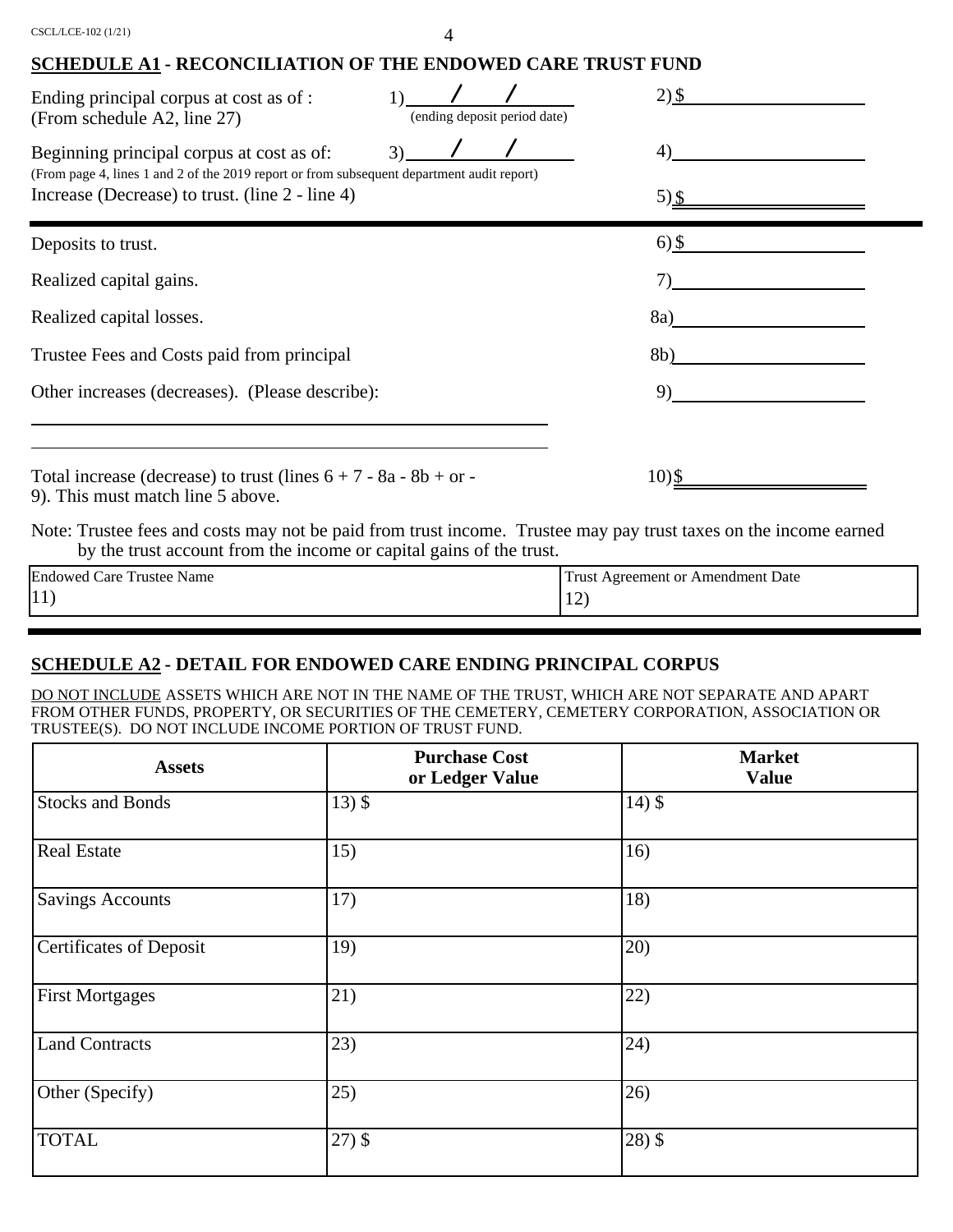CSCL/LCE-102 (1/21)

#### 5

#### **SCHEDULE A3 - INVESTMENT PERFORMANCE AND FEE OFFSET ANALYSIS**

The purpose of this schedule is to determine the amount of realized capital losses and trustee fees the cemetery will not be held liable for in adherence with Section 456.536(4) of the Cemetery Regulation Act ("CRA"). The amount will be termed the "Investment Performance and Fee Offset" (IPF).

To qualify for an IPF, a cemetery must have an IPF Trustee which for reporting purposes is defined as a regulated financial institution with trust powers, where the cemetery does not reserve, retain, or otherwise exercise any power of direction of specific investments, reference Section 456.536(4) of the CRA. Also to qualify for this reporting period, a cemetery must have an IPF Trustee that obtained control of the trust corpus prior to January 1, 2021. Furthermore, to qualify for the fee offset, the trust agreement must specify that trustee fees and costs may be paid from trust principal and that the fees and costs were actually paid from principal.

Note that realized capital losses incurred during 2020 must still be entered on page 4 line 8a. Also note that trustee fees and costs paid from principal during 2020 must be entered on page 4 line 8b.

| Date IPF Trustee obtained control of trust corpus (reference above for explanation) |                    |
|-------------------------------------------------------------------------------------|--------------------|
| Operative date for reporting period                                                 | 2) January 1, 2020 |
| Cemetery IPF effective date (the more current of the dates posted to lines 1 and 2) |                    |

### **If the date on line 3 is after December 31, 2020 an IPF is not allowed this reporting period; enter 0 on lines 4 through 8.**

IPF allowed as of December 31, 2020

\$

| Realized capital losses incurred from the date on line 3 through December 31, 2020              |  |
|-------------------------------------------------------------------------------------------------|--|
| Trustee fees and costs paid from principal from the date on line 3 through December<br>31, 2020 |  |
| 2020 IPF incurred (line $4+5$ )                                                                 |  |
| 2019 IPF from page 5, line 8 of the 2019 report or subsequent department audit report           |  |
| Total IPF (line $6+7$ , enter result on page 3, line 18 even if it is 0)                        |  |
|                                                                                                 |  |

Yes  $\Box$  No

#### **SCHEDULE A4 - ENDOWED CARE TRUST FUND TRANSFER ANALYSIS**

- 1. Has the total Endowed Care Trust Fund been transferred to an IPF Trustee (reference above) as of December 31, 2020. If the answer to question 1 is no, answer questions 2 and 3.
- 2. What is the total cost basis of assets not transferred to an IPF Trustee as of December 31, 2020
- 3. List the current locations of where the funds are located, the cost basis of the funds held at each location, and who the Non-IPF Trustee is:

As of the end of the reporting year, did the cemetery have any outstanding merchandise or service liabilities that were not relieved by the end of the month following the month of sale?

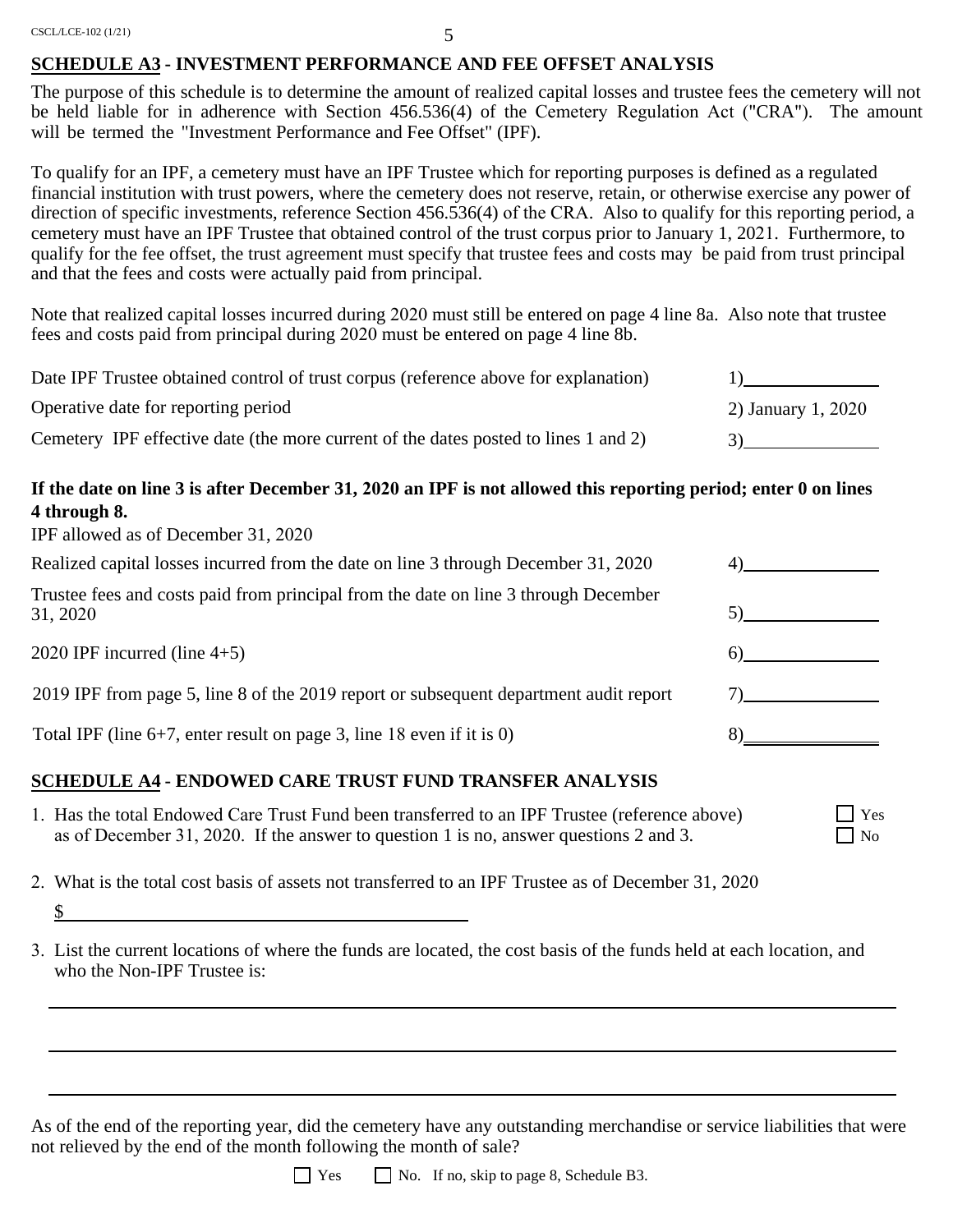#### Instructions for schedule B and B1:

- $\Rightarrow$  Include liabilities from sales since the following dates: <u>Vaults:</u> 10/30/72 <u>Markers:</u> 4/11/74 <u>Services:</u> 4/11/74, **EXCLUDE PRENEED SALES MADE AFTER DECEMBER 31, 2004. SALES AFTER DECEMBER 31, 2004 ARE TO BE REPORTED ON THE PRE-PAID FUNERAL AND CEMETERY SALES ACT ANNUAL REPORT.**
- $\Rightarrow$  If trust funds from pre-statutory sales were transferred into the statutory merchandise trust fund, include them in the reported merchandise trust liabilities.
- $\Rightarrow$  When computing current cost, consider cost differences between styles, types, sizes and manufacturers. If the cemetery manufactures its own vaults, cost figures must be supported by invoices for materials and documentation of labor charges.

| Schedule B - Merchandise Trust Fund Analysis as of 12/31/20: Total |    |          |  |
|--------------------------------------------------------------------|----|----------|--|
| Merchandise Trust and Escrow Assets at cost from page 7, line 15:  |    | $2)$ \$  |  |
| Merchandise/Services Liabilities:                                  |    |          |  |
| Paid in full Vaults (line 13 below)                                | 3) |          |  |
| Paid in full Markers (line 15 below)                               | 4) |          |  |
| Cremation Proceeds (line 17 below)                                 | 5) |          |  |
| Opening and Closing Proceeds (line 19 below)                       | 6) |          |  |
| Non-paid-in-full Vaults (line 23 below)                            |    |          |  |
| Non-paid-in-full Markers (line 27 below)                           | 8) |          |  |
|                                                                    | 9) |          |  |
| Total Merchandise/Service Obligations (lines $3+4+5+6+7+8+9$ )     |    | 10)      |  |
| <b>Merchandise Trust Fund Excess (Shortage)</b> (line 2 - line 10) |    | $11)$ \$ |  |

| IF A SHORTAGE EXISTS, EXPLAIN THE CAUSE OF THE SHORTAGE: | PERCENT ATTRIBUTED TO CAUSE: |
|----------------------------------------------------------|------------------------------|
|                                                          |                              |
|                                                          |                              |

#### **Schedule B1 - Detail of Merchandise Trust Liabilities**

| <b>ITEM</b>                                                                               | (A)<br>Number of<br>items to be<br>provided. | (B) Total current<br>cost of outstanding<br>obligations.<br>Averages may be<br>used to compute<br>current cost. | (C) Total sales price<br>of outstanding<br>obligations.<br>Averages may be<br>used to compute total<br>sales price. | (D)<br>Total proceeds<br>received. | (E)<br>House account<br>liability amount.<br>(Column B $\div$ C) x D |
|-------------------------------------------------------------------------------------------|----------------------------------------------|-----------------------------------------------------------------------------------------------------------------|---------------------------------------------------------------------------------------------------------------------|------------------------------------|----------------------------------------------------------------------|
| Paid-in-full Vaults                                                                       | 12)                                          | 13)                                                                                                             |                                                                                                                     |                                    |                                                                      |
| Paid-in-full Markers                                                                      | 14)                                          | 15)                                                                                                             |                                                                                                                     |                                    |                                                                      |
| <b>Cremation Proceeds</b><br>(\$100 minimum per<br>cremation if paid-in-full)             | 16)                                          |                                                                                                                 |                                                                                                                     | 17)                                |                                                                      |
| Opening & Closing<br>Proceeds (\$100 minimum<br>per opening & closing if<br>paid-in-full) | 18)                                          |                                                                                                                 |                                                                                                                     | 19)                                |                                                                      |
| Non-paid-in full Vaults                                                                   |                                              | 20)                                                                                                             | 21)                                                                                                                 | 22)                                | 23)                                                                  |
| Non-paid-in full<br><b>Markers</b>                                                        |                                              | 24)                                                                                                             | 25)                                                                                                                 | 26)                                | 27)                                                                  |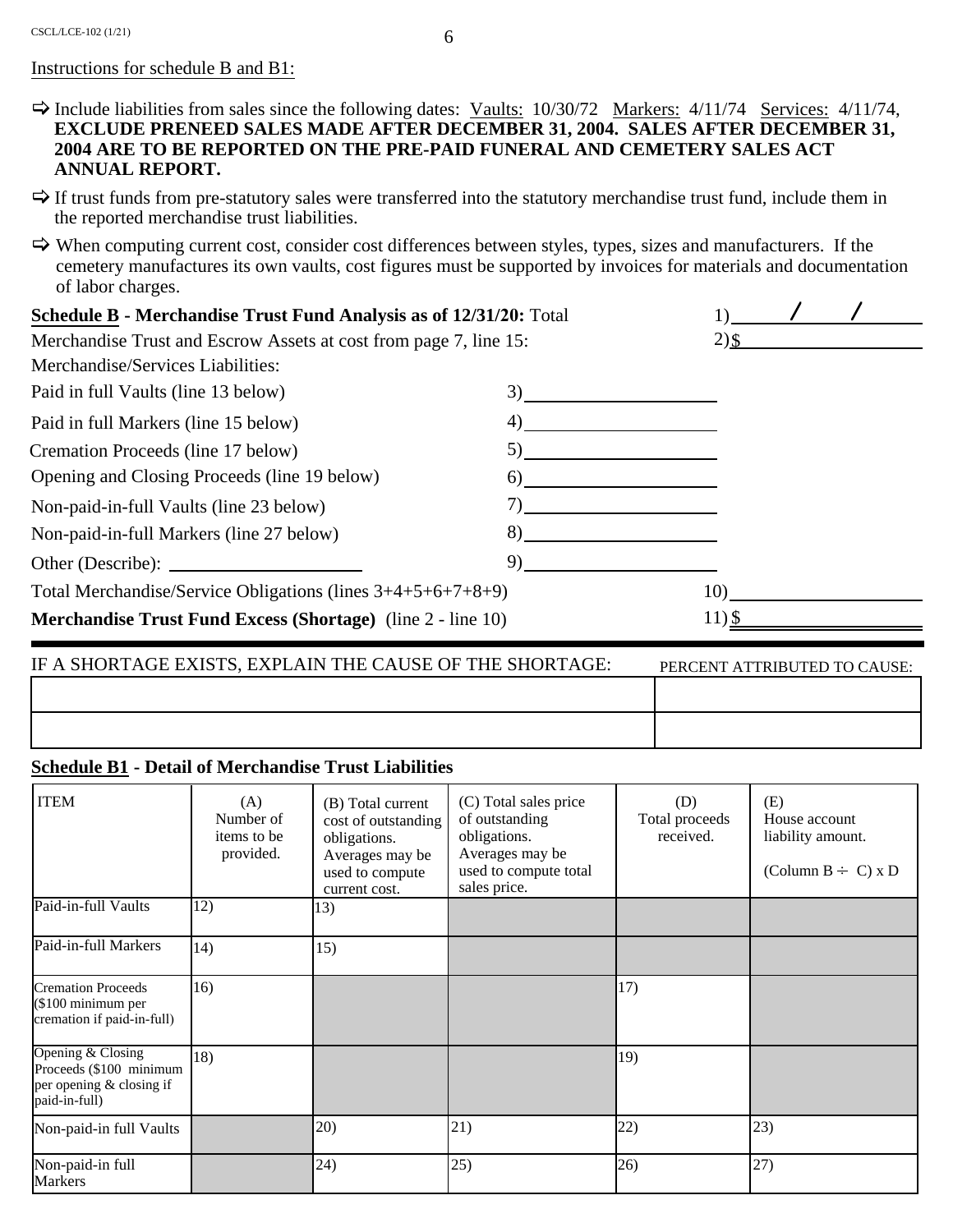## **SCHEDULE B2 - DETAIL OF MERCHANDISE TRUST AND ESCROW ASSETS**

DO NOT INCLUDE ASSETS WHICH ARE NOT IN THE NAME OF THE TRUST; WHICH ARE NOT SEPARATE AND APART FROM OTHER FUNDS, PROPERTY, OR SECURITIES OF THE CEMETERY, CEMETERY CORPORATION, ASSOCIATION OR TRUSTEE(S).

| <b>Assets</b>                            | <b>Purchase Cost</b><br>or Ledger Value | <b>Market</b><br><b>Value</b> |  |  |
|------------------------------------------|-----------------------------------------|-------------------------------|--|--|
| <b>Stocks and Bonds</b>                  | $1)$ \$                                 | $2)$ \$                       |  |  |
| <b>Real Estate</b>                       | 3)                                      | 4)                            |  |  |
| <b>Savings Accounts</b>                  | 5)                                      | 6)                            |  |  |
| <b>Certificates of Deposit</b>           | 7)                                      | 8)                            |  |  |
| <b>First Mortgages</b>                   | 9)                                      | 10)                           |  |  |
| <b>Land Contracts</b>                    | 11)                                     | 12)                           |  |  |
| Other (Specify)                          | 13)                                     | 14)                           |  |  |
| TOTAL MERCHANDISE TRUST<br><b>ASSETS</b> | $15)$ \$                                | $16)$ \$                      |  |  |

| Merchandise Trust Trustee Name  | Trust Agreement or Amendment Date |
|---------------------------------|-----------------------------------|
| 17                              | 18)                               |
| Merchandise Escrow Trustee Name | Trust Agreement or Amendment Date |
| 19)                             | (20)                              |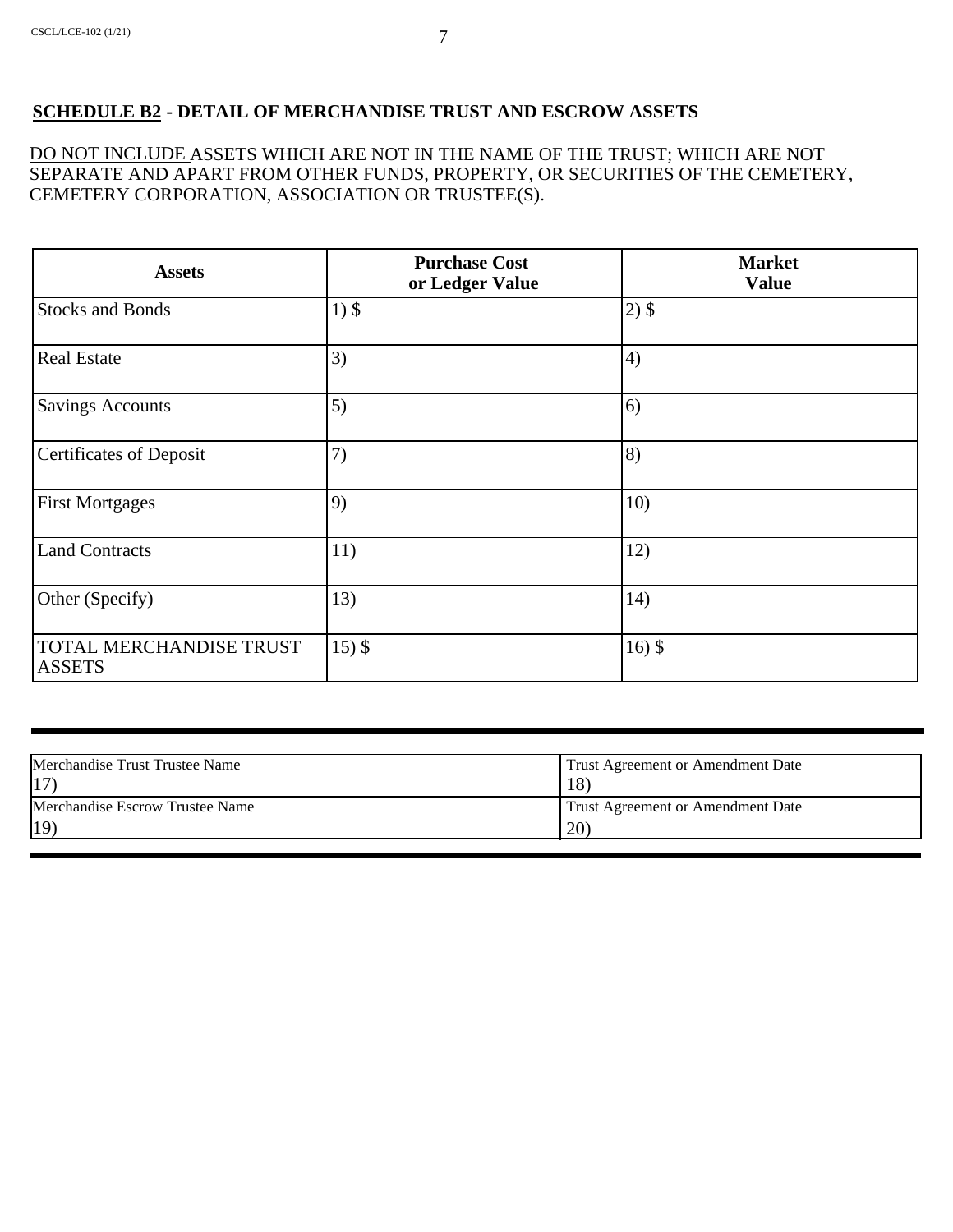# **SCHEDULE B3 - COMPLIANCE DISCLOSURES (To be completed by all cemeteries):**

| 1) | Did the cemetery maintain a record of future obligations (list of liabilities)<br>arising from sales of cemetery merchandise and services which include<br>complete descriptions of the obligations and the costs of performing the<br>obligations as of the end of the reported year?                                                                                                              | $\blacksquare$           | Yes<br>No-Attach page listing exceptions<br>Not Applicable                |
|----|-----------------------------------------------------------------------------------------------------------------------------------------------------------------------------------------------------------------------------------------------------------------------------------------------------------------------------------------------------------------------------------------------------|--------------------------|---------------------------------------------------------------------------|
| 2) | Did the cemetery maintain merchandise trust withdrawal records that include<br>the names and contract numbers of the purchasers, descriptions of the<br>merchandise and services, the amount withdrawn, and how the obligation was<br>satisfied (i.e. installed, delivered, performed, terminated, canceled)?                                                                                       | $\mathsf{L}$             | Yes<br>No-Attach page listing exceptions<br>Not Applicable                |
| 3) | If a separate merchandise trust fund exists for pre-statutory sales, does the fund<br>contain sufficient monies to meet the total current cost of the pre-statutory<br>obligations or does the cemetery have a plan of action to fund the deficit?                                                                                                                                                  |                          | $\blacksquare$ Yes<br>No-Attach page listing exceptions<br>Not Applicable |
| 4) | If vaults or markers are stored, are they inventoried and insured?                                                                                                                                                                                                                                                                                                                                  | $\blacksquare$           | Yes<br>No-Attach page listing exceptions<br>Not Applicable                |
| 5) | Did the cemetery maintain a monthly accounting record which indicates<br>separately all cash proceeds received from the sale of interment rights, burial<br>vaults, grave memorials or cemetery services?                                                                                                                                                                                           |                          | Yes<br>No-Attach page listing exceptions                                  |
|    | 6) Did the cemetery maintain its records within the state of Michigan?                                                                                                                                                                                                                                                                                                                              |                          | Yes<br>No-Attach page listing exceptions                                  |
| 7) | Are there any Mortgages, Liens, or Encumbrances on dedicated or non dedicated<br>cemetery land, or buildings?<br>If yes, submit complete details of the situation with the annual report.                                                                                                                                                                                                           |                          | Yes<br>N <sub>o</sub>                                                     |
| 8) | Have any of the trust assets been pledged, collateralized, or used as security in<br>any way?<br>If yes, submit complete details of the situation with the annual report.                                                                                                                                                                                                                           | $\blacksquare$           | Yes<br>N <sub>o</sub>                                                     |
| 9) | Have any of the trust assets been invested or used in such a manner that would<br>benefit anyone or any entity besides the trusts exclusively?<br>If yes, submit complete details of the situation with the annual report.                                                                                                                                                                          | $\overline{\phantom{0}}$ | $\blacksquare$ Yes<br>No                                                  |
|    | 10) Have any endowed care trust principal or capital gains been withdrawn?<br>If yes, submit complete details of the situation with the annual report including<br>any police reports that have been filed.                                                                                                                                                                                         |                          | $\blacksquare$ Yes<br>$\Box$ No                                           |
|    | 11) Has any trust funds been absconded with or embezzled?<br>If yes, submit complete details of the situation with the annual report including<br>any police reports that have been filed.                                                                                                                                                                                                          |                          | Yes<br>$\Box$ No                                                          |
|    | 12) Has the cemetery sold any preneed services or merchandise after December 31,<br>2004, without having a Prepaid Funeral and Cemetery Sales Act registration?<br>If yes, submit complete details of the situation with the annual report.                                                                                                                                                         |                          | Yes<br>$\blacksquare$ No                                                  |
|    | 13) In the current reporting period, did the Endowment and Perpetual Care Trust Fund<br>earn income (excluding net capital gains)?<br>If yes, submit an itemized list of payments of income received, provide dates, amounts<br>and source.                                                                                                                                                         |                          | Yes<br>N <sub>o</sub>                                                     |
|    | 14) Did the cemetery utilize interest or dividends solely for the endowment care?<br>For yes or no please submit a detailed inventory of what income was used for, giving<br>dates, amounts and payees. Trust taxes may be paid from income.                                                                                                                                                        | $\blacksquare$           | Yes<br>No                                                                 |
|    | 15) Did the cemetery evaluate the effectiveness of the internal controls required in Section $16(12)(d)$<br>of the CRA, MCL $456.536(12)(d)$ within the last 90 days? If yes, attach documentation<br>evaluating the effectiveness of those internal controls; if no, attach an explanation and plan of<br>action to comply with requirements giving a specific date for rectifying non compliance. | $\overline{\phantom{a}}$ | Yes<br>$\Box$ No                                                          |
|    | 16) Were any trustee fees and costs paid from something other than the principal of the<br>Endowed Care Trust Fund? If yes, how much and from what source?                                                                                                                                                                                                                                          |                          | Yes<br>N <sub>o</sub>                                                     |
|    | 17) Do the cemetery's sales agreements stipulate that the purchaser of entombment/inurnment<br>rights in an incomplete structure is entitled to a refund of the purchase price plus interest<br>(calculated at the rate of 4% per annum) if the structure is not completed within 4 years after<br>the date of the first sale of an entombment/inurnment right in the proposed structure?           |                          | Yes<br>No                                                                 |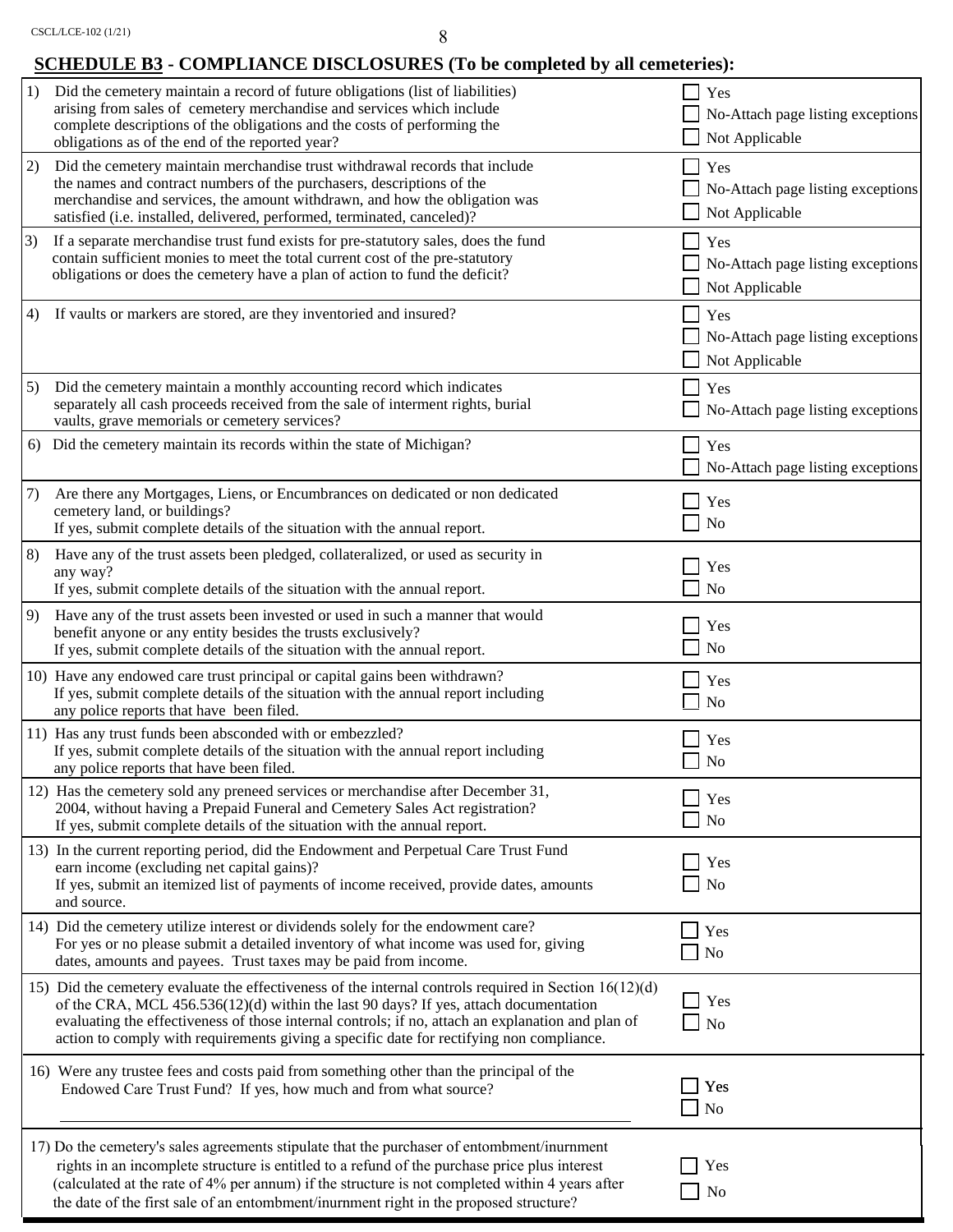#### **SUBSEQUENT COMPLIANCE AND/OR CORRECTIVE ACTION**

**NOTE:** If a trust shortage exists in any trust account, as reflected on pages 3 or 6, items 1 and 2 on this page must be completed.

1) Detail any corrective action taken subsequent to the reporting period for any deficiencies noted in this report.

2) Detail a corrective action plan for any remaining deficiencies noted in this report.

**CEMETERY OFFICIAL SIGNATURE** (NOTE: This report will not be accepted without a signature)

**We declare we have reviewed the report and all pertinent information has been provided and included to give complete and accurate accounts of the cemetery and trust assets. In our opinion, assertions included in this 2020 cemetery report are fairly stated in all material respects and are accurate, complete and true to the best of our knowledge and belief.**

Signature of Owner, Managing Member, Director, or Officer of Cemetery Date

Type or Print Name of Owner, Managing Member, Director or Officer of Cemetery

Signature of Owner, Managing Member, Director, or Officer of Cemetery Date

Type or Print Name of Owner, Managing Member, Director or Officer of Cemetery

**Please Note: This report is due June 30, 2021**

9

LARA is an equal opportunity employer/program. Auxiliary aids, services and other reasonable accommodations are available upon request to individuals with disabilities.